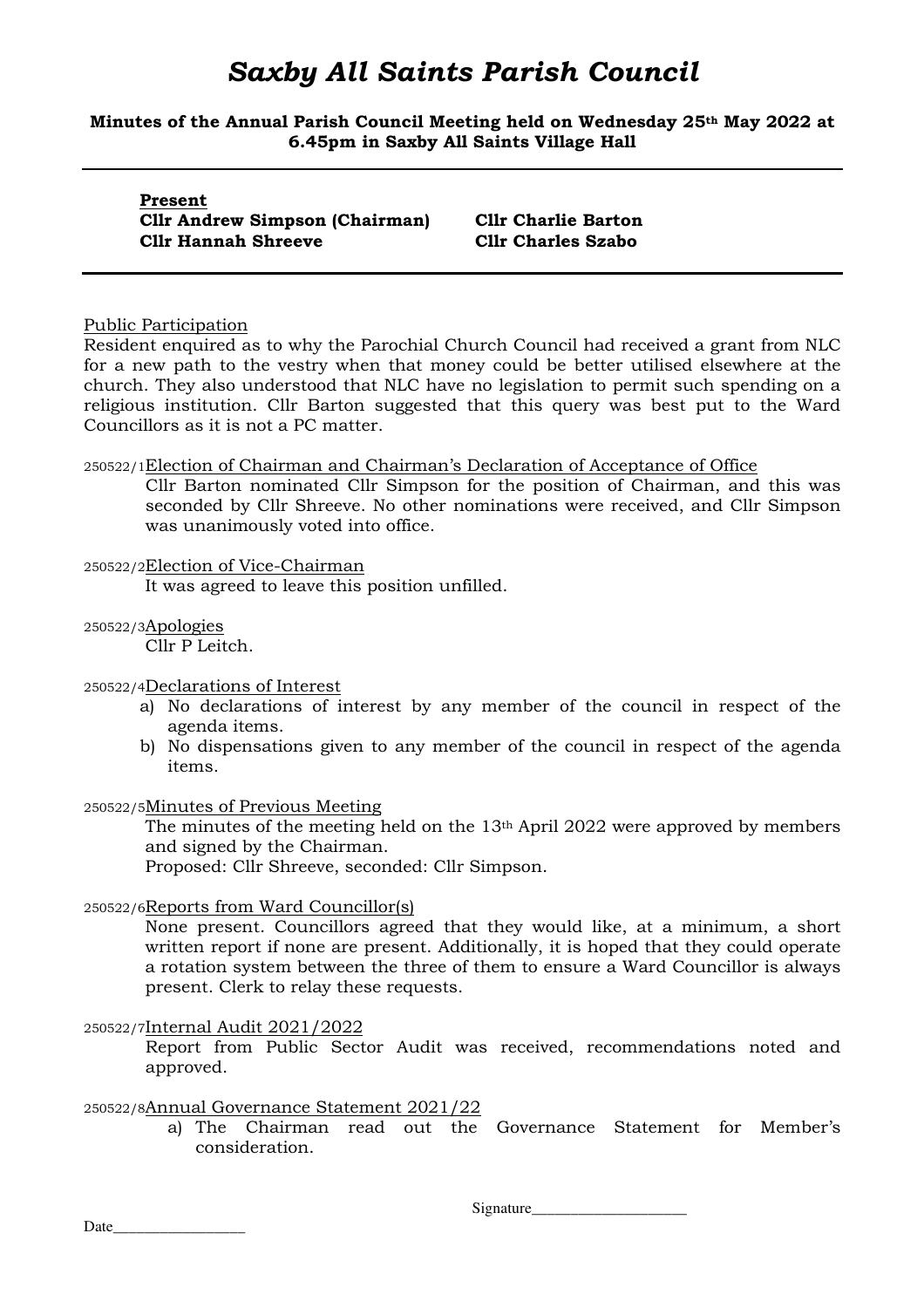- b) Members resolved the approval of the Governance Statement.
- c) The Governance Statement was signed and dated by the Chairman and Clerk.

### 250522/9Annual Accounting Statement 2021/22

- a) The Chairman read out the Accounting Statement for Member's consideration.
- b) Members resolved the approval of the Accounting Statement.
- c) The Accounting Statement was signed and dated by the Chairman.

#### 250522/10Annual Governance and Accountability Return (AGAR) 2021/22

- a) Members considered the conditions of the Certificate of Exemption:
	- The authority has been in existence since on 1<sup>st</sup> April 2018.
	- Neither received gross income, nor incurred gross expenditure, exceeding £25,000.

In relation to the preceding financial year (2020/21), the external auditor has not:

- Issued a public interest report in respect of the authority or any entity connected with it.
- Made a statutory recommendation to the authority, relating to the authority or any entity connected with it.
- Issued an advisory notice under paragraph  $1(1)$  of Schedule 8 to the Audit and Accountability Act 2014 ("the Act") and has not withdrawn the notice.
- Commenced judicial review proceedings under section 31(1) of the Act.
- Made an application under section 28(1) of the Act for a declaration that an item of account is unlawful, and the application has not been withdrawn nor has the court refused to make the declaration.
- The court has not declared an item of account unlawful after a person made an appeal under section 28(3) of the Act.
- b) Members resolved the approval of the above statement.
- c) Certificate of Exemption to be signed and dated by the Chairman and Responsible Financial Officer.

#### 250522/11Election of Meeting Representatives

Councillors elected to represent the Parish Council at outside meetings and events.

- a) Neighbourhood Watch Representative(s) Cllr Shreeve.
- b) Low Villages Forum Representative(s) Cllr Simpson.
- c) Police NATS Committee Representative(s) Cllr Szabo
- d) ERNLLCA District Committee Representatives(two) Cllr Barton & Cllr Leitch.

#### 250522/12Election of Committee Representatives

Following discussion, the following Councillors were elected:

- a) Personnel Committee Cllr Leitch and Cllr Shreeve.
- b) Neighbourhood Planning Committee it was resolved to cease its continuation at this time.

| Signature |
|-----------|
|           |

Date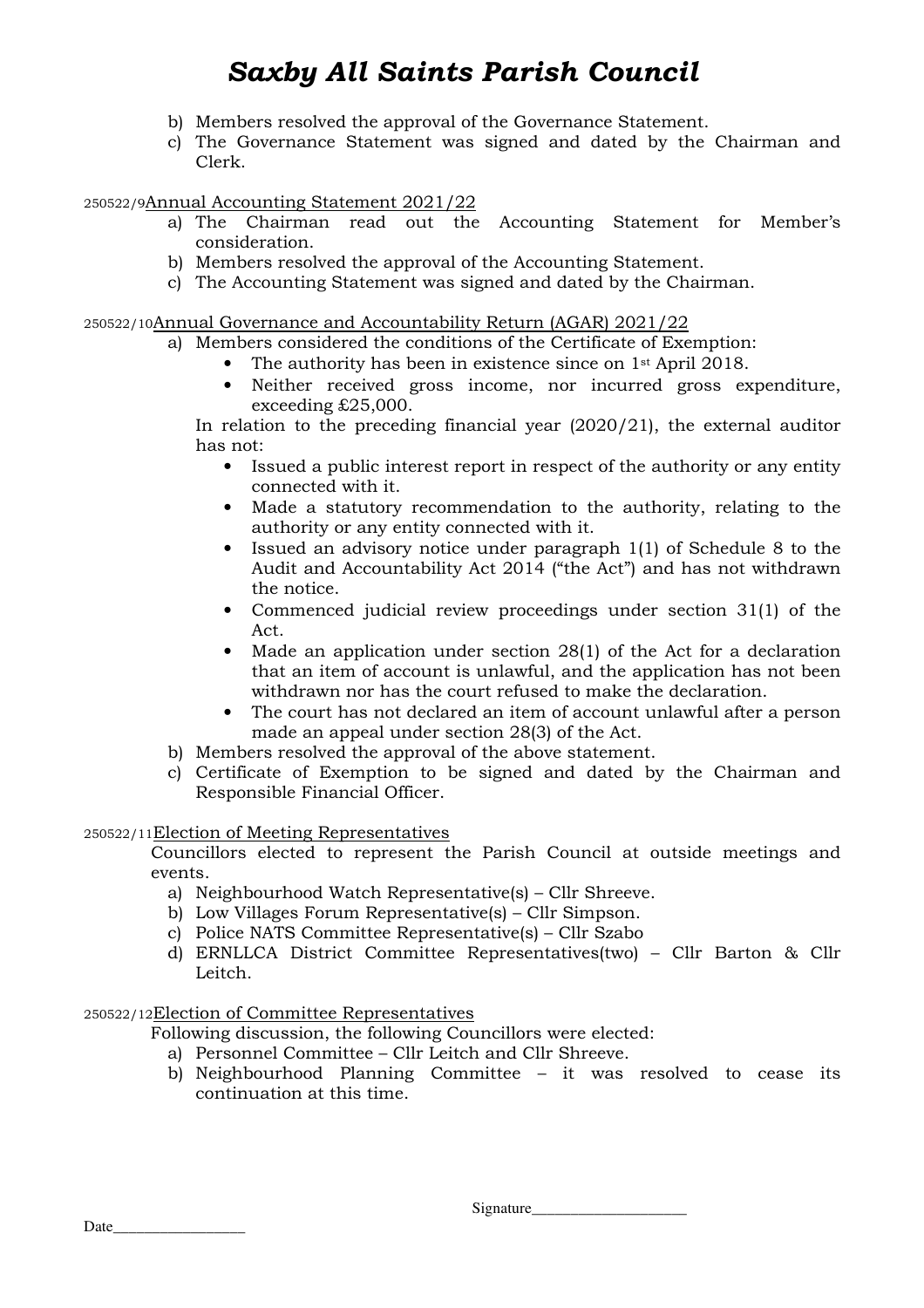250522/13Policies and Procedures

- a) The adoption of the NALC model Standing Orders (2020) was approved with the amendment to the revised tendering thresholds for public contracts. Review 1 year.
- b) The adoption of the NALC model Financial Regulations (2019) was approved. Review 1 year.
- c) The adoption of the Asset Register was approved. Review 1 year.
- d) The adoption of the Risk Assessments were approved. Review 1 year.
- e) The adoption of the procedure for handling requests made under the Freedom of Information Act 2000 was approved. Review 1 year.
- f) The adoption of the Data Protection policy was approved. Review 1 year.
- g) The adoption of the Health & Safety policy was approved. Review 1 year.
- h) The adoption of the Financial Reserves policy was approved. Review 1 year.
- i) The adoption of the GDPR policies/procedures were approved. Review 1 year.
- j) The adoption of the General Power of Competence was approved. Review 1 year. Proposed: Cllr Simpson, seconded: Cllr Barton.

#### 250522/14Highways/Footpaths/Public Right Of Way

- a) Updates and action resolved:
	- Maintenance of bus shelters ongoing.
	- Seating/bench provision ongoing.
	- Tree maintenance some of the trees on Main Street are overhanging and being hit by tall vehicles such as lorries. These trees are owned by residents, however, NLC have previously trimmed them. A streetlight is also obscured by foliage on Church Lane. Cllr Szabo and Cllr Barton will take a walk around the village to assess the condition of the trees in public spaces.
	- Saxby Mill Lane repair works ongoing.
- b) Notification of other issues the two stiles have yet to be repaired/replaced by NLC. Clerk to contact PROW to request a lead time for action.

#### 250522/15Open Space & Asset Management

Following a resident's request, it was agreed to instruct the grass-cutting contractor to cut further up Saxby Hill, as far as the stile and then back down the road.

250522/16Planning

a) Applications made to North Lincolnshire Council and comment resolved:

Application No: PA/2022/799

| Proposal:      | Planning permission to erect a two-storey rear extension |
|----------------|----------------------------------------------------------|
|                | to the dwelling and a two-storey double garage, to make  |
|                | internal alterations and associated works (including the |
|                | demolition of the existing outbuildings)                 |
| Site Location: | 57 Main Street, Saxby All Saints, Brigg DN20 0PZ         |
| Applicant:     | Mr Gareth Heggie                                         |
| Comment:       | Resolved as,                                             |
|                | • The roofline on the extension is too high i.e. above   |
|                | the existing roof.                                       |
|                | • The dormer windows are large and intrusive by          |
|                |                                                          |

- overlooking the neighbouring property.
- Concern regarding the amount of material that would be dug out for the patio and double garage.

Signature\_\_\_\_\_\_\_\_\_\_\_\_\_\_\_\_\_\_\_\_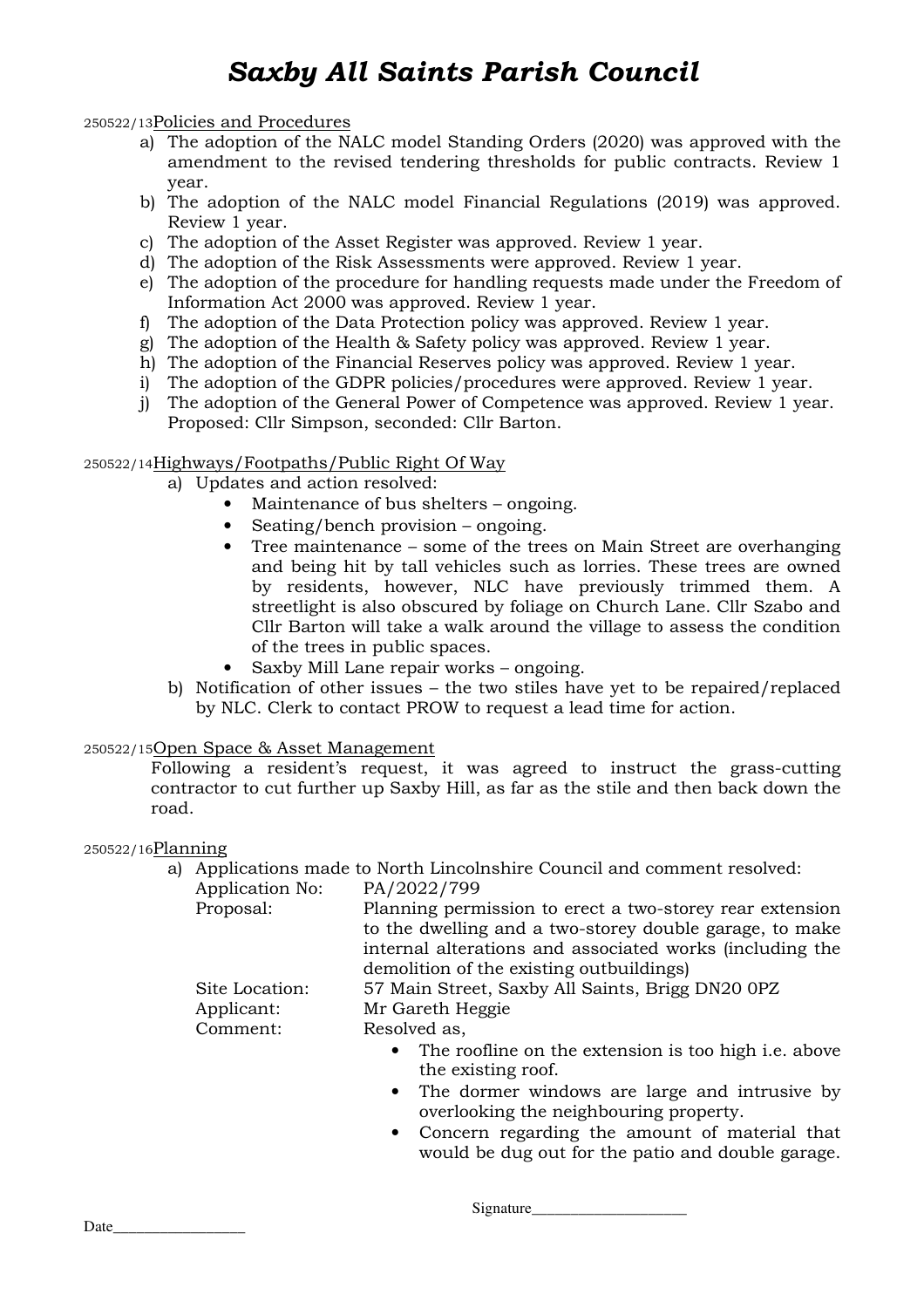Being on a spring line makes the property vulnerable to flooding as the neighbouring property has experienced this year. This will be exacerbated by the applicants already removing trees. It is hoped that a hydrology survey has been carried out to investigate the potential issues that the spring line could cause.

- Concern regarding the size of the garage and that the gym upstairs may be converted into a granny flat in the future.
- The removal of significant amounts of soil could cause subsidence. As an old cottage it would have very shallow foundations.
- The architectural plans are inconsistent  $-1$ window is missing from various drawings. The scale is not clear.
- Trees have been removed without planning permission.
- Work has commenced on the roof without planning permission.
- Out of character for the village. The PC would be keen to hear the views of the Conservation Officer.
- b) Decisions made by North Lincolnshire Council:

PA/2022/160 – 4 Hillside Cottage, vary conditions – granted.

PA/2022/481 – 6 Main Street, tree works – granted.

PA/2022/598 – Stoneholme, 17 Main Street, tree works – granted.

PA/2022/632 – 4 School House, Church Lane, tree works – granted.

PA/2022/419 – 18 Manor Cottage, Main Street, extension and alterations – granted.

- c) No planning applications received after the agenda had been posted.
- d) No other planning matters.

### 250522/17Police Matters/Neighbourhood Watch/NAT

Vehicle checks at Mill Lane has discovered fake registrations; however, the police will not take further action by way of fines. There were no crime figures presented but Marsh Lane in Barnetby and Middlebarn Hill in Worlaby was highlighted. 'Knockers', from Manchester, have been reported. Residents are encouraged to ring 101 if they are approached. It has been made illegal to swim at Horkstow Bridge. The youths that congregate there are mainly from Hull, after getting the bus to South Ferriby.

### 250522/18Accounts

The April/May 2022 accounts for payment (see also Financial Reports) and bank statements were approved by members and signed by the Chairman.

|                       | Zurich                   |                                          |         |
|-----------------------|--------------------------|------------------------------------------|---------|
| $15/4/2022$ Municipal |                          | $2022 - 2023$ insurance renewal          | £373.44 |
|                       | <b>Public Sector</b>     | Review of council's internal controls YE |         |
| $03/5/2022$   Audit   |                          | March 2022                               | £385.00 |
|                       |                          |                                          |         |
|                       | $25/5/2022$ Cllr Shreeve | Jubilee bunting                          | £41.28  |

Proposed: Cllr Shreeve, seconded: Cllr Szabo.

Signature\_\_\_\_\_\_\_\_\_\_\_\_\_\_\_\_\_\_\_\_